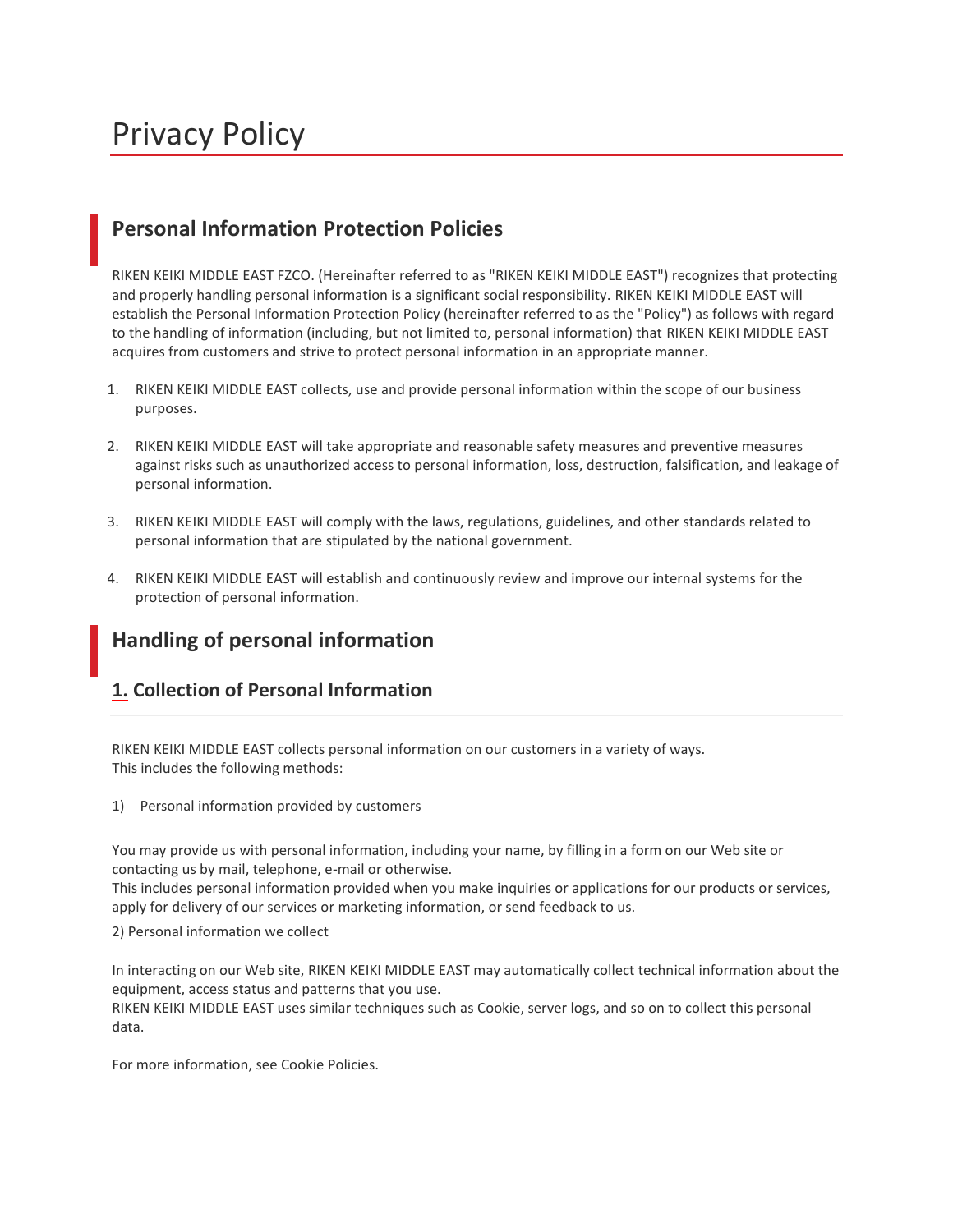#### **2. Purpose of Use and Scope of Personal Information**

The personal information obtained by us shall be used only for the following purposes and within the scope of your direct consent.

- 1. To guide, sell, and provide products and services to customers
- 2. Information on exhibitions and other events
- 3. In order to request a variety of questionnaires from customers
- 4. For answering various inquiries
- 5. Other general customer management
- 6. For the purpose of placing orders with suppliers and communicating with them
- 7. For settlement with business partners
- 8. General management of other suppliers
- 9. For reporting to government agencies and other industrial organizations
- 10. Communication and delivery of materials to shareholders
- 11. RIKEN KEIKI MIDDLE EAST will notify you or publish the purpose of our employees' information for recruitment and selection of applicants.

### **3. Joint Use of Personal Information**

Personal information obtained by us, such as personal name, address, telephone number, e-mail address, etc., may be used jointly with our group companies for the purpose of use described in Items 1 through 9 of Paragraph 2.

In addition, RIKEN KEIKI MIDDLE EAST shall take appropriate measures such as concluding contracts to ensure that the information is used appropriately by the joint users.

In addition, RIKEN KEIKI MIDDLE EAST shall be responsible for the management of personal information that RIKEN KEIKI MIDDLE EAST shares.

#### **4. Disclosure and Provision of Personal Information to Third Parties**

RIKEN KEIKI MIDDLE EAST will not disclose or provide personal information to any third party except under any of the following conditions.